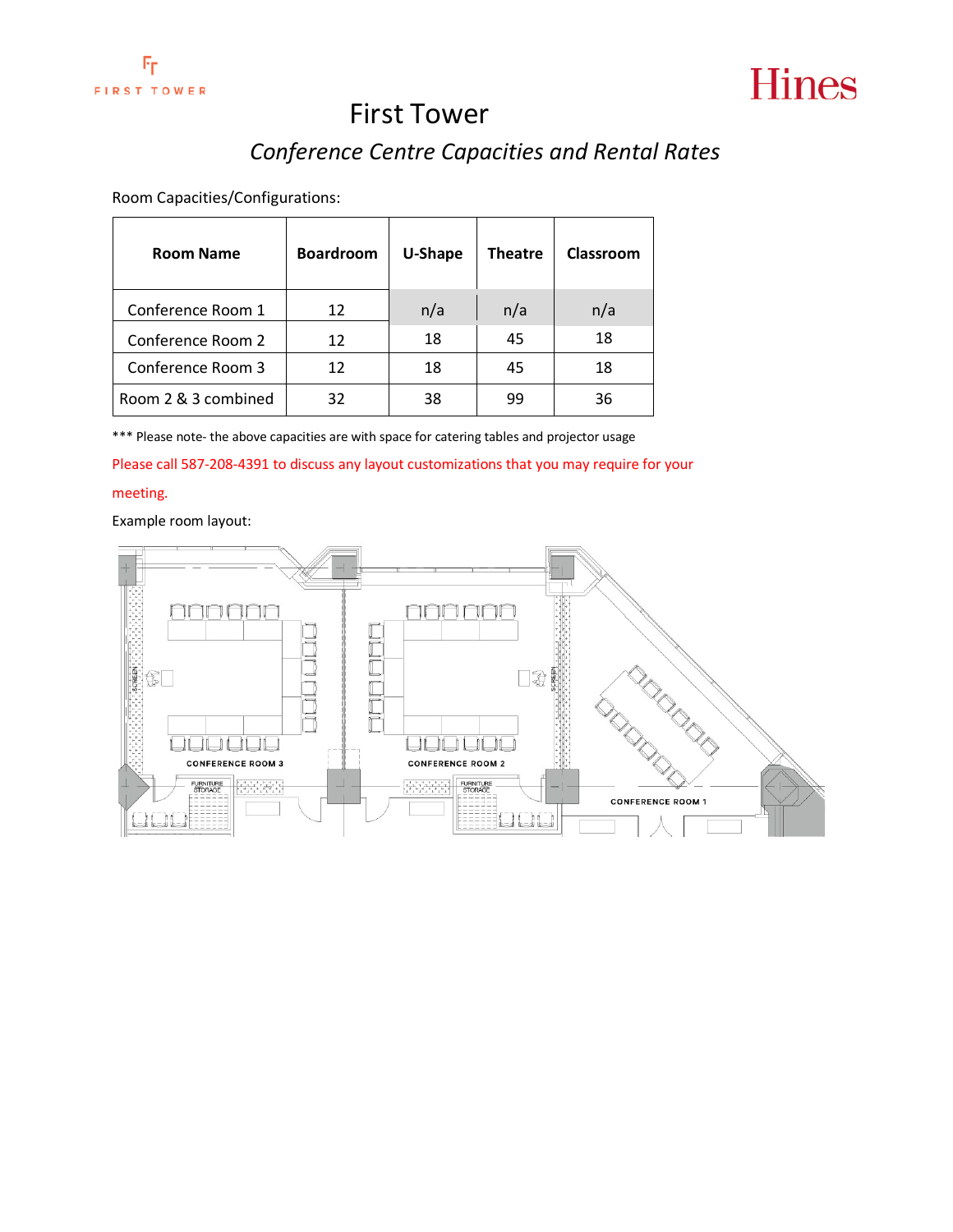

## *Conference Centre Booking Form*



*\*Allfieldsmustbecompleted priorto submittingyourbookingrequest – thankyou! Please return by email to [FirstTower.TenantServices@HINES.com](mailto:FirstTower.TenantServices@HINES.com)*

| Company: Company:                                                                                                                                                           | Address: |                                                                                                                            |
|-----------------------------------------------------------------------------------------------------------------------------------------------------------------------------|----------|----------------------------------------------------------------------------------------------------------------------------|
|                                                                                                                                                                             |          |                                                                                                                            |
|                                                                                                                                                                             |          |                                                                                                                            |
|                                                                                                                                                                             |          | Number of Attendees: __________Date Required: _________________________Time Required: ______________                       |
| required then please adjust Booking Time to reflect that. Additional charges will apply for additional usage.                                                               |          | *2-3 tenants will be permitted to enter the room 15 minutes in advance of Booking Time in order to set up. If more time is |
|                                                                                                                                                                             |          | Text to be displayed on Room Screens for Suites 1,2, or 3 (i.e. "Meeting Topic", "Company Name Only"):                     |
| $3   283  $<br>Room:<br>$\overline{2}$<br>Configuration Required: Boardroom   $ U\text{-shape} $   Theatre   $ Classroom $                                                  |          | Other<br>Please call 587-208-4391 to discuss any layout customizations that you may require for your meeting.              |
| Food Preparation Area Required: Y<br>Cutlery and flatware not supplied.                                                                                                     | N        | This area offers a fridge, sink, warming drawers, ice maker, microwave and dishwasher for caterers.                        |
| Pens and Pads of Paper for each attendee: $Y$                                                                                                                               | N        |                                                                                                                            |
| Y N<br>Water Bottles:                                                                                                                                                       |          |                                                                                                                            |
| Please check this box $\vert$ if you intend to serve liquor during your event:<br>license may be obtained here: https://aglc.ca/liquor/liquor-licences/apply-liquor-licence |          | A permit must be secured from the AGLC beforehand, with a copy submitted to the Property Manager. A liquor                 |
| AV Features Required (screen & projector already in Suites 2, 3 & televisions in 1):                                                                                        |          |                                                                                                                            |
| Lapel Mic (Room 2 & 3 only)                                                                                                                                                 |          |                                                                                                                            |

Podium

HDMI Cord (Laptop Connect)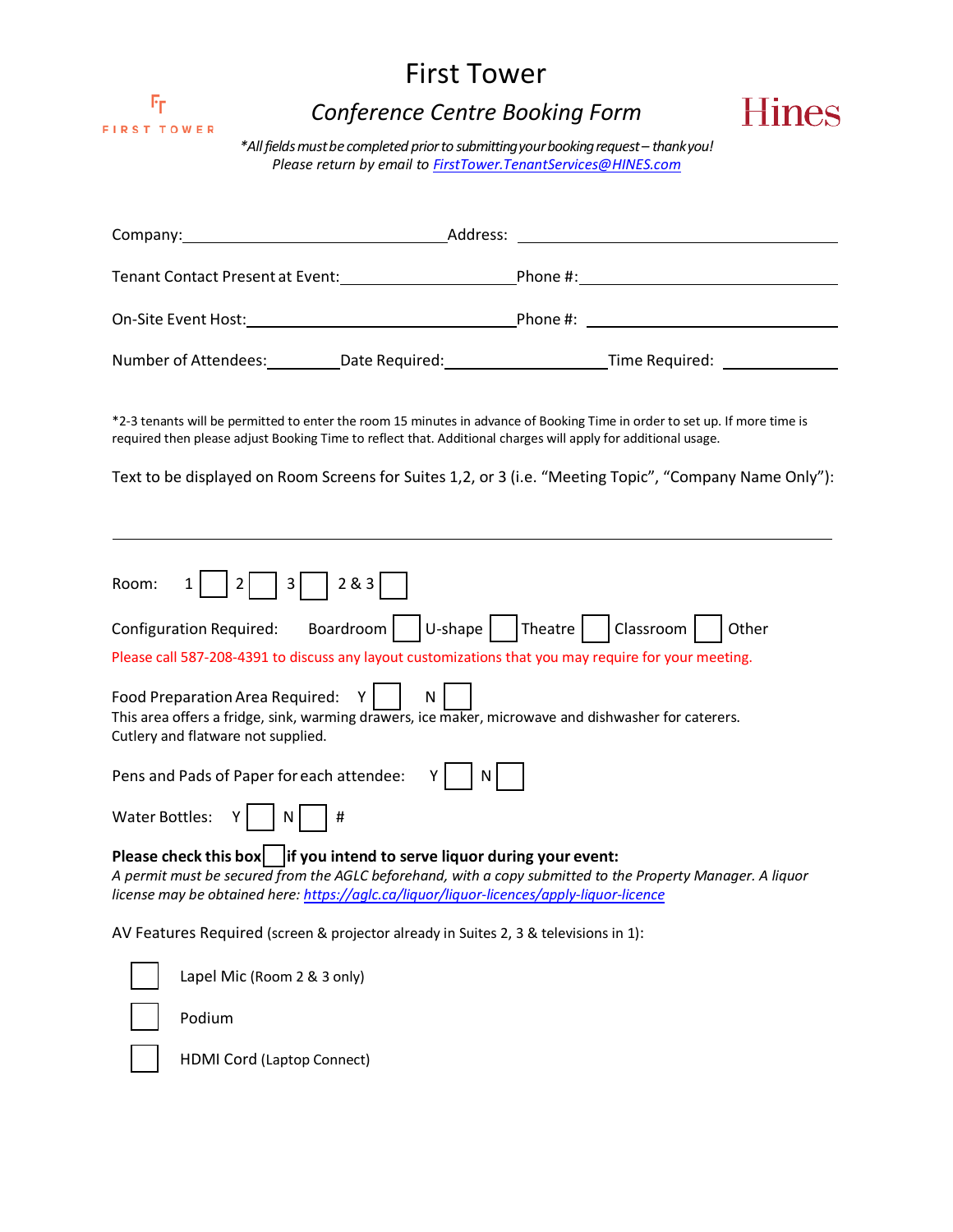Fг **FIRST TOWER** 

### *Conference Centre Booking Form*



*\*Allfieldsmustbecompleted priorto submittingyourbookingrequest – thankyou! Please return by email to [FirstTower.TenantServices@HINES.com](mailto:FirstTower.TenantServices@HINES.com)*

### **Tenant Contra Account Usage:**

Credits will be withdrawn from the Tenant Contra Account immediately after the 72-hour grace period. If the reservation is cancelled more than 5 business days before the event date, then the credits will be added back to the Tenant Contra Account.

### **Booking Terms and Conditions:**

### **1. Cancellation Policy**

• A 3-day grace period will be applied for bookings- if cancelled 72 hours from the time of booking then no charge will apply. This does not apply for last minute bookings with less than 30 days before the event.

• All other bookings are subject to a cancellation charge of 100% of the room rental, if cancelled less than 5 business days before event. This amount can be applied to the Tenant CreditAccount.

- For all afterhours events, cancellations within 5 business days prior to the event will incur the full charge plus a 15% administrative fee & GST to be included on yourinvoice.
- No show 100% charge billed directly to Tenant CreditAccount.

### **2. Facility Restrictions**

All event signage, equipment, furniture, or food services must stay in the Licensed Area unless prior written consent by Hines. The User is responsible for cleaning, repair, or replacement costs resulting from misuse, neglect, criminal act, or misconduct. A minimum of \$500 replacement fee will be billed for damages from User act or omission.

The following are prohibited:

- Exercise and cooking classes
- Non-service animals
- Use of confetti
- On premise smoking by law
- Open flame
- Helium balloons

#### **3. Equipment**

Equipment provided must remain in the Licensed Area unless authorized and must be returned by end of booking. User will be billed replacement cost of lost or stolen items.

#### **4. Liability**

Hines assumes no liability for persons, lost articles, or outside equipment in the Licensed Area. Comprehensive public liability and property insurance is required for all events involving alcohol, nonemployees, or when booked on clients' behalf.

### **5. Enjoyment of the facility**

The Conference Centre is located on a tenant amenity floor and is intended for conferences, business meetings and presentations. As such, loud social events will not be permitted during operating hours and may be interrupted if the noise is disruptive to other tenants or Conference Centre bookings. If the event you are requesting to book is of a social nature, please be sure to inform us in advance so we can discuss appropriate arrangements.